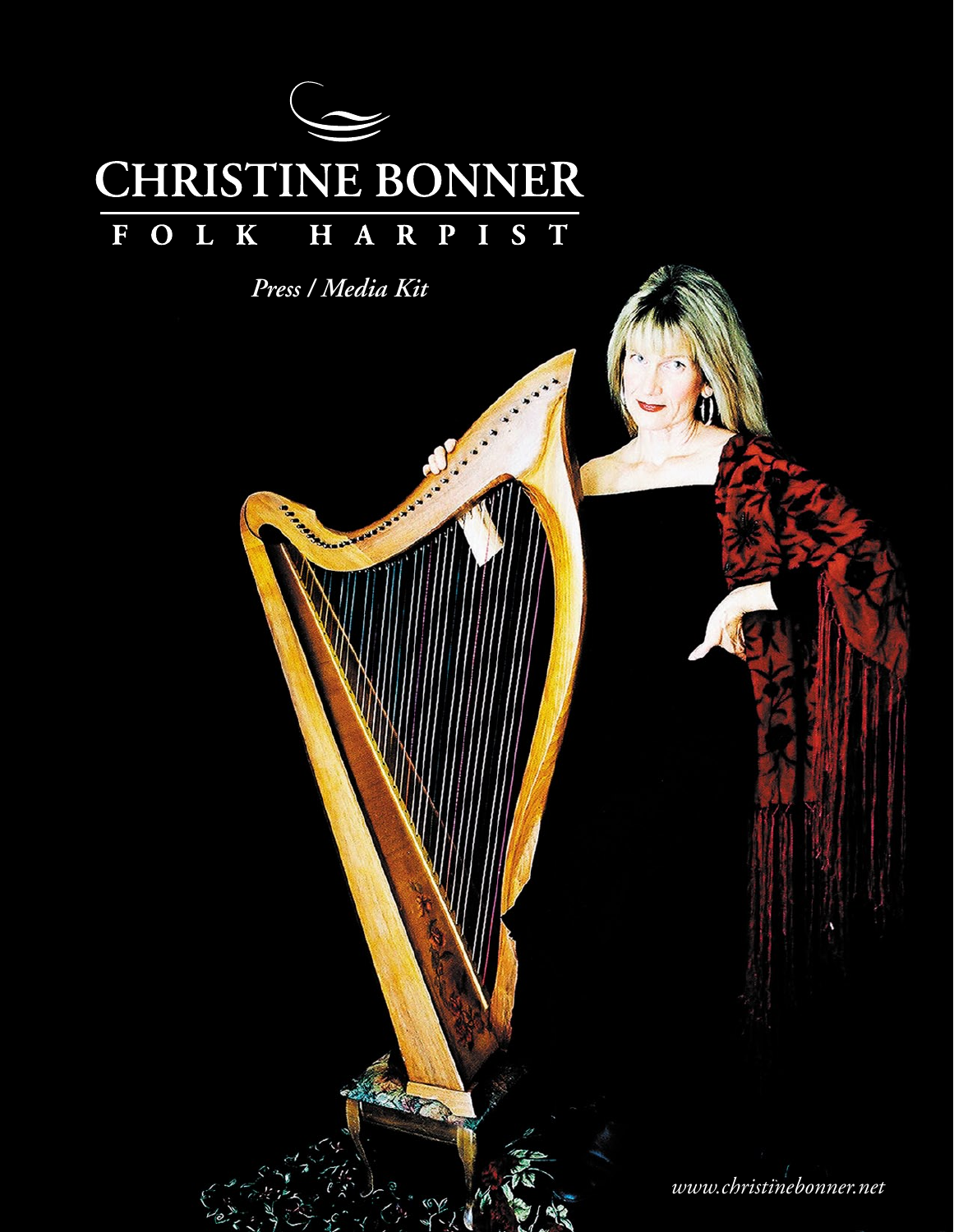



## **CHRISTINE BONNER** FOLK H A R P I S T

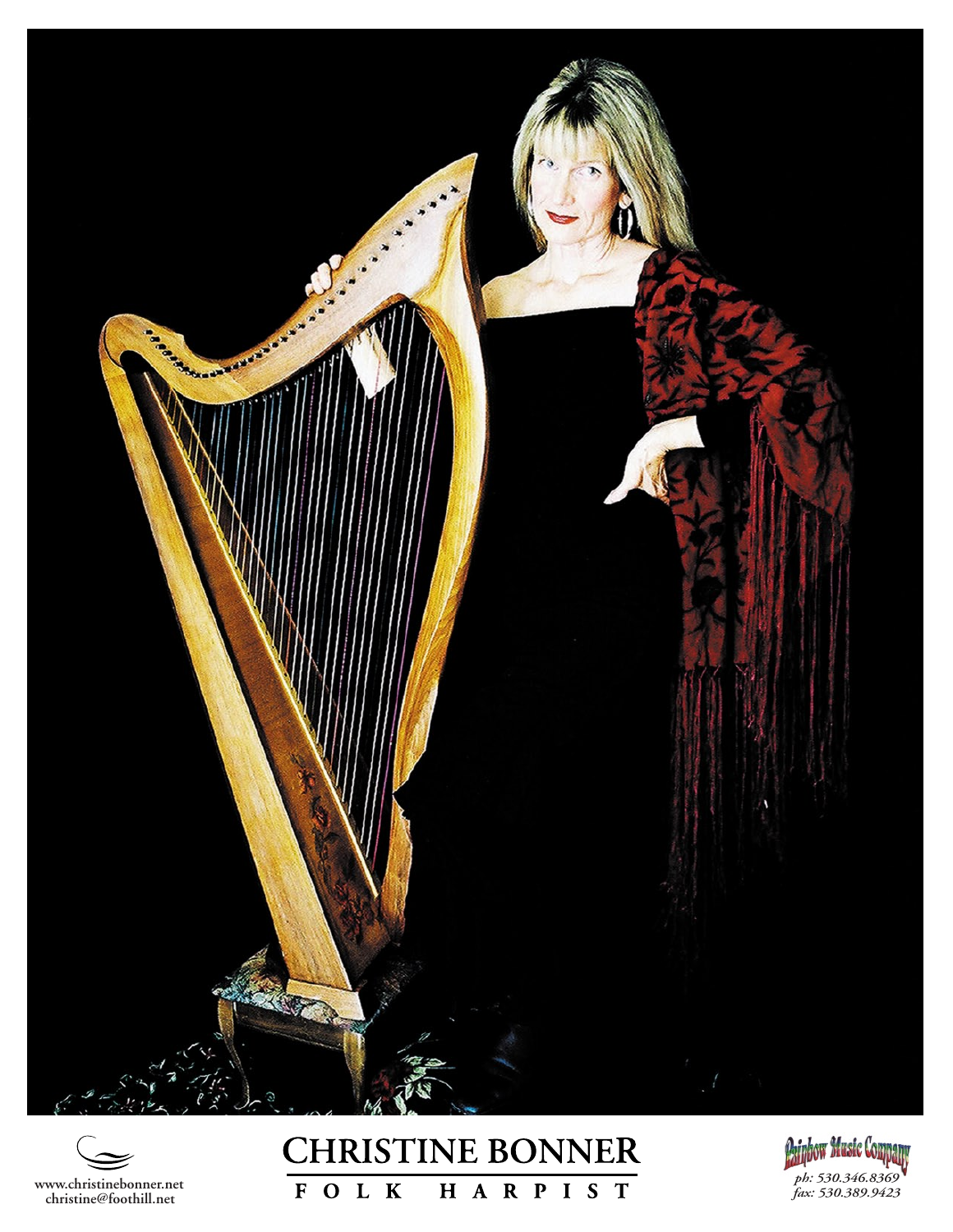

*"In Christine Bonner's harp, our collective memory of early California is awakened by a warm Pacific breeze."* 

A native of Northern California, Christine Bonner is also a direct descendent of the Berryessa family, who were among the first Spanish/Mexican land grant holders in California before the Gold Rush. Her music embraces her roots drawing from her family history for inspiration, tracing the ancestral journey of the Berryessa family from their native Spain to the ranchos of California. The result is "a unique and alluring mixture of acoustic string instruments and percussion that persuades the listener back into a time of palatial homes amid gentle rolling hills and wind swept trees."

Christine Bonner's love for music began at an early age. She not only comes from a historic family, but from a very musical one as well. She began her study of music on piano at the age of 8 and as a teenager began exploring other instruments. She discovered the folk harp in her twenties and fell in love with the instrument. She soon began performing on the harp and composing music, while raising her children.

Christine's debut recording, "Sand Castles", released in 1998, attained a number 1 ranking on the "Americana" charts at KVMR radio, Nevada City, CA. This recording was dedicated to the spirit and struggles of the Berryessas and all of the early "Californios".

Christine has recently appeared on PBS television, "Central Valley Chronicles", and "California Heartland", and was one of the featured performers in Reno's amazing blockbuster "Spirit of the Dance".

Her second release, "Compañeros", received rave reviews. It is a celebration of friends and family, inspired by Christine's vision of a fiesta with food, music and dance. From the fire and passion of flamenco to the soothing gentleness of a lullaby, this recording is a celebration of life.

Christine's latest recording, "Fire Dance", is a wonderful blend of Celtic, Latin, and jazz flavors. Innovative renditions of some traditional Celtic tunes combined with Christine's heartfelt compositions makes this CD exciting, fun and compelling.

The hauntingly beautiful melodies of Bonner's original compositions, the exceptional cast of world class musicians who perform with her and the exquisite visual experience and warm atmosphere of her performances are captivating audiences everywhere in her sold out concerts.

**CHRISTINE BONNER** 

H A R P I S T

**Please visit www.christinebonner.net for sample music, video, and pictures.**

FOLK